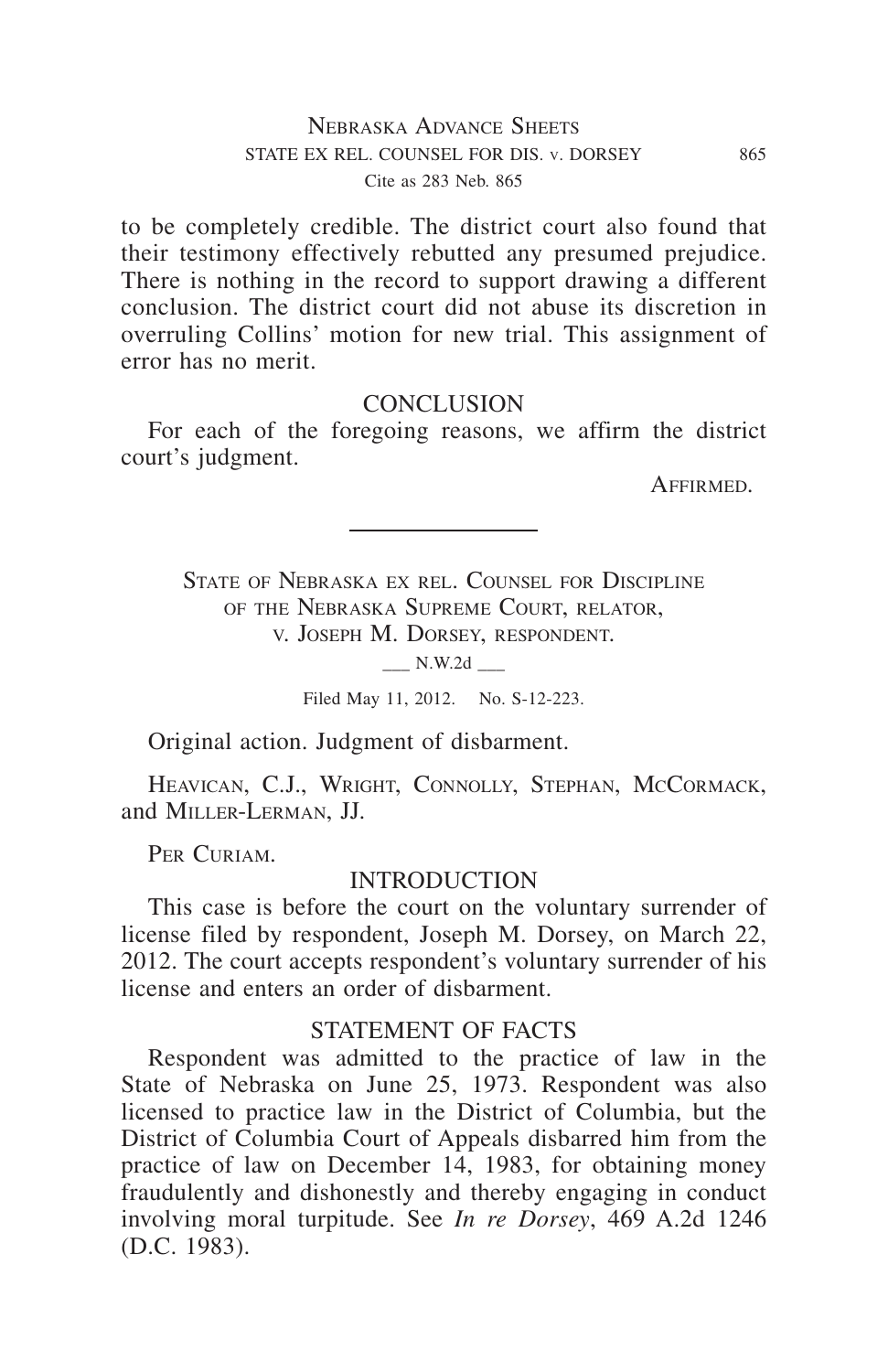On March 15, 2012, the Committee on Inquiry of the First Disciplinary District filed a motion for reciprocal discipline and an application for temporary suspension of respondent's license. An order to show cause with respect to this motion and this application was entered on March 21. On March 22, respondent filed a voluntary surrender in which he admitted that on December 14, 1983, he had been disbarred by the District of Columbia Court of Appeals. Respondent further stated that he did not inform the Nebraska Supreme Court or the Nebraska State Bar Association of this disciplinary action taken against him. Respondent further stated that he does not challenge or contest the truth of the allegations being made against him. He further stated that he freely and voluntarily waived his right to notice, appearance, or hearing prior to the entry of an order of disbarment and consented to the entry of an immediate order of disbarment.

### ANALYSIS

Neb. Ct. R. § 3-315 of the disciplinary rules provides in pertinent part:

(A) Once a Grievance, a Complaint, or a Formal Charge has been filed, suggested, or indicated against a member, the member may voluntarily surrender his or her license.

(1) The voluntary surrender of license shall state in writing that the member knowingly admits or knowingly does not challenge or contest the truth of the suggested or indicated Grievance, Complaint, or Formal Charge and waives all proceedings against him or her in connection therewith.

Pursuant to § 3-315 of the disciplinary rules, we find that respondent has voluntarily surrendered his license to practice law and knowingly does not challenge or contest the truth of the allegations made against him. Further, respondent has waived all proceedings against him in connection therewith. We further find that respondent has consented to the entry of an order of disbarment.

# **CONCLUSION**

Upon due consideration of the court file in this matter, the court finds that respondent has stated that he freely,